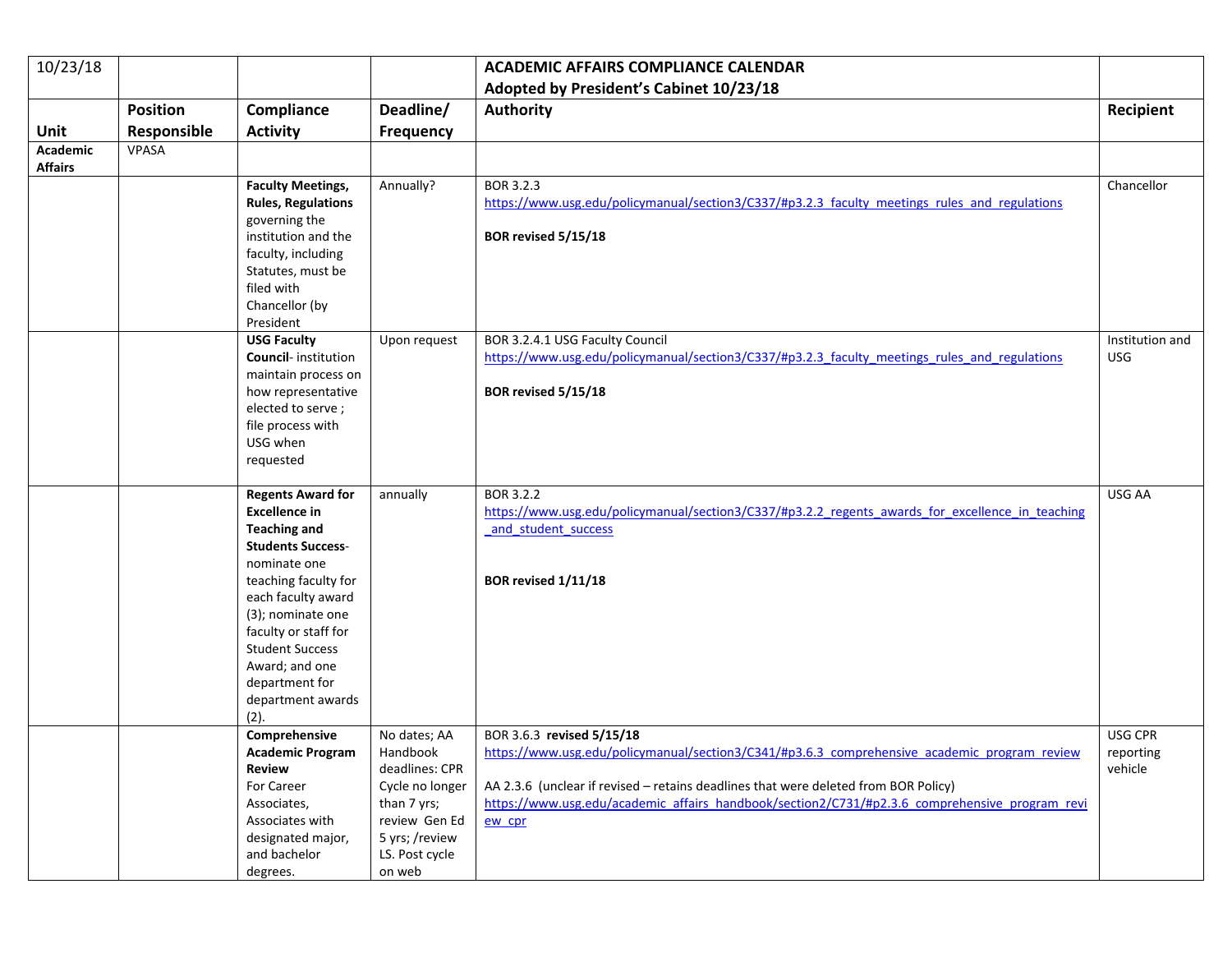|      | <b>Position</b> | Compliance                                 | Deadline/        | <b>Authority</b>                                                                                         | Recipient             |
|------|-----------------|--------------------------------------------|------------------|----------------------------------------------------------------------------------------------------------|-----------------------|
| Unit | Responsible     | <b>Activity</b>                            | <b>Frequency</b> |                                                                                                          |                       |
|      |                 |                                            |                  | <b>BOR 3.9</b>                                                                                           |                       |
|      |                 | Academic<br>Advisement-                    | As required      | https://www.usg.edu/policymanual/section3/C344                                                           | Institution           |
|      |                 | framework required                         |                  | revision adopted at 10/9/18 BOR Meeting                                                                  |                       |
|      |                 | with pathway,                              |                  |                                                                                                          |                       |
|      |                 | advising throughout                        |                  |                                                                                                          |                       |
|      |                 | undergraduate<br>education, monitor        |                  |                                                                                                          |                       |
|      |                 | progress, outreach                         |                  |                                                                                                          |                       |
|      |                 | for at risk                                |                  |                                                                                                          |                       |
|      |                 | Academic                                   | As required      | BOR 3.10 (No change)                                                                                     | <b>EGSC VPAA</b>      |
|      |                 | $Textbooks -$                              |                  | http://www.usg.edu/policymanual/section3/C345                                                            |                       |
|      |                 | authored by faculty-<br>third party review |                  | AA 2.19 revised 7/19/18<br>https://www.usg.edu/academic_affairs_handbook/section2/C784                   |                       |
|      |                 | committee to yet                           |                  |                                                                                                          |                       |
|      |                 | COI                                        |                  |                                                                                                          |                       |
|      |                 | <b>Record of all</b>                       | Annually         | AA 2.3.1                                                                                                 | <b>EGSC Registrar</b> |
|      |                 | degrees conferred                          |                  | http://www.usg.edu/academic affairs handbook/section2/C731/#p2.3.1 majors and minors<br>BOR 3.8.1        | and USG               |
|      |                 |                                            |                  | https://www.usg.edu/policymanual/section3/C343/#p3.8.1 general                                           | Database              |
|      |                 |                                            |                  |                                                                                                          |                       |
|      |                 | <b>Academic Program</b>                    | Annually         | AA 2.3.2.1                                                                                               | USG EVC               |
|      |                 | Forecast (new                              |                  | http://www.usg.edu/academic affairs handbook/section2/C731/#p2.3.2 new academic programs                 | /Office of            |
|      |                 | programs)                                  |                  |                                                                                                          | Academic<br>Programs  |
|      | Counselor       | <b>Students with</b>                       | As required      | Americans with Disabilities Act, Section 504 Rehabilitation Act                                          | <b>VPAA</b>           |
|      |                 | Disabilities-no                            |                  | BOR 4.1.5                                                                                                |                       |
|      |                 | discrimination. Use                        |                  | http://www.usg.edu/policymanual/section4/C327/#p4.1.5 students with disabilities                         |                       |
|      |                 | common set of USG<br>standards to          |                  |                                                                                                          |                       |
|      |                 | evaluate                                   |                  |                                                                                                          |                       |
|      |                 | <b>Chief Transfer</b>                      |                  | AA 2.4.9                                                                                                 |                       |
|      |                 | Officer - required                         |                  | http://www.usg.edu/academic affairs handbook/section2/C738/#p2.4.9 transfer rules                        |                       |
|      |                 |                                            |                  |                                                                                                          |                       |
|      | VPASA/President | <b>Minority Advising</b><br>Program: plan, | Annually         | AA 2.7.1<br>http://www.usg.edu/academic affairs handbook/section2/C755/#p2.7.1 minority advising program | <b>USG</b>            |
|      |                 | goals, coordinator;                        |                  |                                                                                                          |                       |
|      |                 | President submits                          |                  | BOR 3.9 Academic Advisement                                                                              |                       |
|      |                 | annual report on                           |                  | https://www.usg.edu/policymanual/section3/C344                                                           |                       |
|      |                 | status                                     |                  |                                                                                                          |                       |
|      |                 |                                            |                  |                                                                                                          |                       |
|      |                 |                                            |                  |                                                                                                          |                       |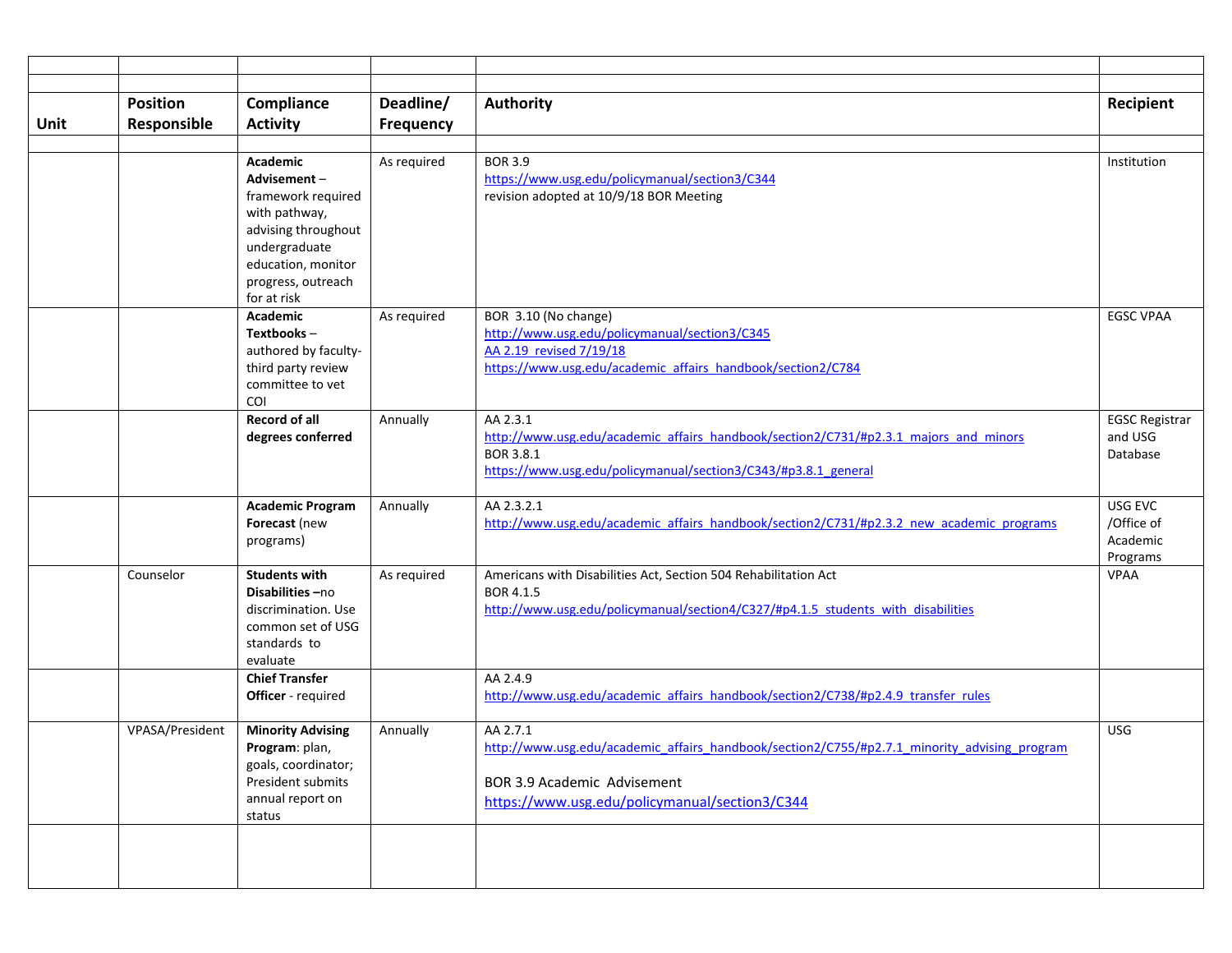| Unit                | <b>Position</b> | Compliance                                                                                                                                                                                                                                                       | Deadline/        | <b>Authority</b>                                                                                                                                                                                                                                                                                     | Recipient                |
|---------------------|-----------------|------------------------------------------------------------------------------------------------------------------------------------------------------------------------------------------------------------------------------------------------------------------|------------------|------------------------------------------------------------------------------------------------------------------------------------------------------------------------------------------------------------------------------------------------------------------------------------------------------|--------------------------|
|                     | Responsible     | <b>Activity</b>                                                                                                                                                                                                                                                  | <b>Frequency</b> |                                                                                                                                                                                                                                                                                                      |                          |
| Academic<br>Affairs |                 | <b>Learning Support</b><br>Administrative<br><b>Procedures</b> - certify<br>college procedures<br>are consistent with<br><b>BOR</b> guidelines                                                                                                                   | As required      | AA 2.9.1<br>http://www.usg.edu/academic affairs handbook/section2/C769/#p2.9.1 administrative procedures for<br>learning support programs<br>BOR 3.3.7<br>https://www.usg.edu/policymanual/section3/C338/#p3.3.7 learning support programs                                                           | USG EVC AA               |
|                     |                 | <b>Annual Report of</b><br>Accommodations-                                                                                                                                                                                                                       | As required      | AA 2.9.1<br>http://www.usg.edu/academic affairs handbook/section2/C769/#p2.9.1 administrative procedures for<br>learning support programs                                                                                                                                                            | USG / to<br>whom?        |
|                     |                 | Tenure $-$ policies<br>approved by USG<br>CAO; approval by<br>USG for criteria<br>above minimum, or<br>changes; tenure<br>award notice to<br>faculty and to USG                                                                                                  | As requested     | AA 4.4 http://www.usg.edu/academic affairs handbook/section4/C687/<br>BOR 8.3.7.1 http://www.usg.edu/policymanual/section8/C245/#p8.3.7 tenure and criteria for tenure<br>BOR 8.3.7.5 http://www.usg.edu/policymanual/section8/C245/#p8.3.7 tenure and criteria for tenure<br><b>Revised 5/15/18</b> | USG EVC AA               |
|                     |                 | <b>Criteria for</b><br><b>Promotion</b> - submit<br>to USG EVC AA; if<br>above BOR<br>minimum<br>requirements must<br>get BOR approval<br>and annually<br>update BOR.<br>Criteria must be<br>included in EGSC<br><b>Faculty Handbook</b>                         | Annually         | AA 4.5; http://www.usg.edu/academic affairs handbook/section4/C689<br>BOR 8.3.6 http://www.usg.edu/policymanual/section8/C245/#p8.3.6 criteria for promotion                                                                                                                                         | USG EVC AA               |
|                     |                 | <b>Educational and</b><br><b>Professional Leave</b><br>- with or w/out pay<br>and less than one<br>year- President<br>approves, notify<br>Chancellor.<br>Extension of 1 year<br>leave or granting of<br>one year leave -<br>Chancellor or<br>designee's approval | As required      | AA 4.9.2<br>http://www.usg.edu/academic_affairs_handbook/section4/C695/#p4.9.2_educational_and_professional<br>leave                                                                                                                                                                                 | President/<br>Chancellor |
|                     |                 |                                                                                                                                                                                                                                                                  |                  |                                                                                                                                                                                                                                                                                                      |                          |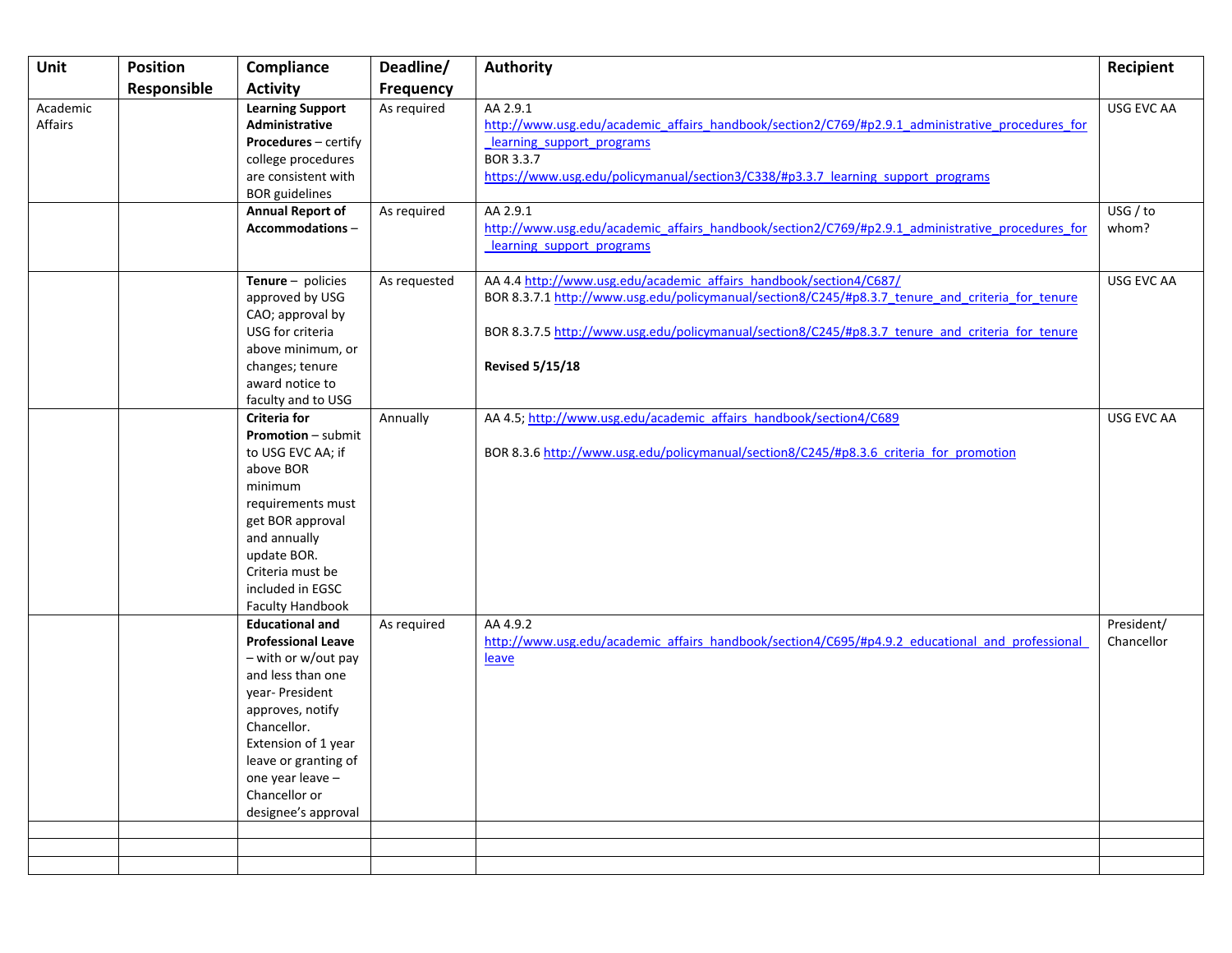|      | <b>Position</b>                      | Compliance                                                                                                                                                                                                                                                       | Deadline/                                                  | <b>Authority</b>                                                                                                                                                                                                                                                   | Recipient                                   |
|------|--------------------------------------|------------------------------------------------------------------------------------------------------------------------------------------------------------------------------------------------------------------------------------------------------------------|------------------------------------------------------------|--------------------------------------------------------------------------------------------------------------------------------------------------------------------------------------------------------------------------------------------------------------------|---------------------------------------------|
| Unit | Responsible                          | <b>Activity</b>                                                                                                                                                                                                                                                  | <b>Frequency</b>                                           |                                                                                                                                                                                                                                                                    |                                             |
|      |                                      | <b>Consulting / Outside</b><br><b>Activities Policy-</b><br>must be in Faculty<br>Handbook; EGSC                                                                                                                                                                 | Annual                                                     | BOR 8.2.18 https://www.usg.edu/policymanual/section8/C224/#p8.2.18_personnel_conduct<br>AA 4.8 http://www.usg.edu/academic_affairs_handbook/section4/C694<br>EGSC Policy: http://www.ega.edu/policy/08-conflicts-of-interest-and-conflicts-of-commitment.pdf?81418 | EGSC VPAA/<br>President                     |
|      |                                      | policy ; EGSC form<br>filed with President                                                                                                                                                                                                                       |                                                            |                                                                                                                                                                                                                                                                    |                                             |
|      |                                      | <b>Establish Non-</b><br><b>Tenure Track</b><br>positions-report list<br>with budget to USG                                                                                                                                                                      | Not required<br>per BOR                                    | BOR 8.3.8 http://www.usg.edu/policymanual/section8/C245/#p8.3.8 non-tenure track personnel<br><b>Revised 5/15/18</b><br>AA 4.1 http://www.usg.edu/academic affairs handbook/section4/C680/                                                                         | Chancellor or<br>designee                   |
|      |                                      | <b>Family and Medical</b><br>Leave Act-notify<br>VPASA if faculty; if<br>tenure track, file<br>notice of extension<br>probationary period                                                                                                                        | As required                                                | <b>FMLA</b><br>USG Human Resource and Administrative Practice Manual:<br>http://www.usg.edu/hr/manual/family and medical leave act<br>BOR 8.3.7 http://www.usg.edu/policymanual/section8/C245/#p8.3.7 tenure and criteria for tenure<br><b>Revised 5/15/18</b>     | <b>EGSC VPAA</b>                            |
|      |                                      | <b>Core Math Course</b><br><b>Substitutions</b><br>Committee -<br><b>Disability Requests:</b><br>USG level<br>committee of 3<br><b>RCLD</b> review of<br>student petition;<br>institutional policy<br>and committee<br>review of specific<br>course substitution | As required                                                | AA 3.11.6<br>http://www.usg.edu/academic affairs handbook/section3/C679/#p3.11.6 core mathematic course sub<br>stitutions                                                                                                                                          | <b>EGSC VPAA</b>                            |
|      | Also on IT<br>compliance<br>calendar | Accessibility<br>Compliance<br><b>Standards</b> for web<br>based content;<br>need policy; training<br>timeline, how to file<br>complaint notice on<br>website                                                                                                    | 1998-ongoing'<br>new rules<br>$1/1/17$ comply<br>by 1/1/18 | Section 508 Rehabilitation Act<br>https://www.section508.gov/content/learn<br>USG: http://www.usg.edu/siteinfo/web accessibility and persons with disabilities                                                                                                     | USG as<br>requested                         |
|      |                                      | Study Abroad- USG<br>Program approval                                                                                                                                                                                                                            | Prior                                                      | BPM 21.1 http://www.usg.edu/business_procedures_manual/section21/C1607                                                                                                                                                                                             | USG Office of<br>International<br>Education |
|      |                                      | <b>Study Abroad- audit</b>                                                                                                                                                                                                                                       | Recommended<br>every 3 years                               | <b>BPM 21.3</b><br>http://www.usg.edu/business_procedures_manual/section21/C1609                                                                                                                                                                                   | USG as<br>requested                         |
|      | VPASA                                | <b>Academic and</b><br>faculty policy<br>revisions; Faculty<br>Handbook revision                                                                                                                                                                                 | Annually; prior<br>to Fall<br>Semester                     | EGSC                                                                                                                                                                                                                                                               | EGSC<br>community                           |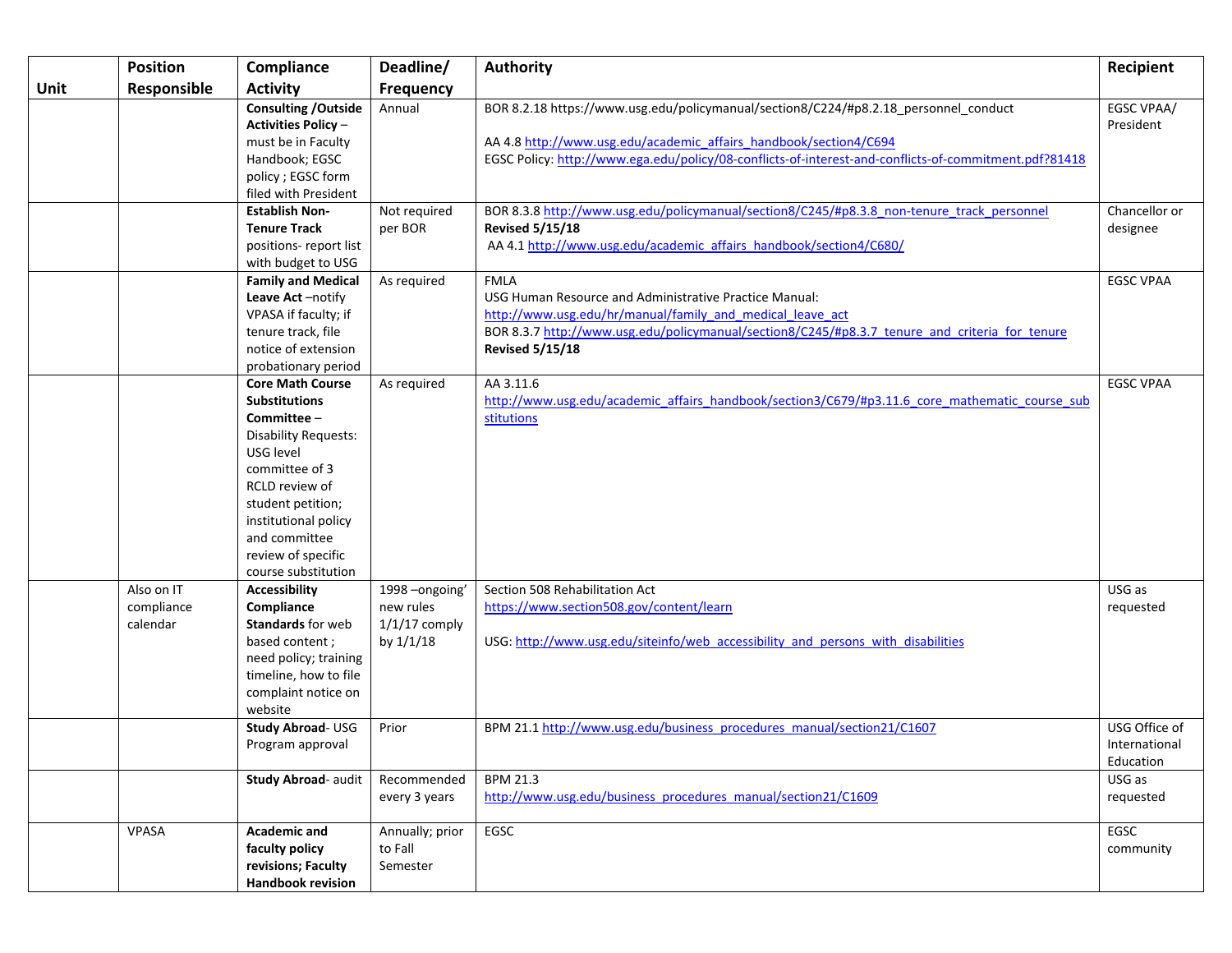|                | <b>Position</b>  | Compliance                    | Deadline/                         | <b>Authority</b>                                                                                          | Recipient     |
|----------------|------------------|-------------------------------|-----------------------------------|-----------------------------------------------------------------------------------------------------------|---------------|
| Unit           | Responsible      | <b>Activity</b>               | <b>Frequency</b>                  |                                                                                                           |               |
|                | Counselor        | <b>Drug and Alcohol</b>       | <b>Biennial Drug</b>              | Report completed as of Feb 1 / Drug Free Schools and Communities Act from Education Department            | EGSC file /   |
|                |                  | <b>Abuse Prevention</b>       | and Alcohol                       | General Administrative Regulations (EDGAR) Part 86- Drug and Alcohol Abuse Prevention: 20 USC 1011i       | needed if DOE |
|                |                  |                               | Report (even                      | and 34 CFR 86.100                                                                                         | audit         |
|                |                  |                               | numbered yrs.)                    | http://www.higheredcompliance.org/resources/resources/dfscr-hec-2006-manual.pdf                           |               |
|                |                  |                               | Policy<br>distribution:           |                                                                                                           |               |
|                |                  |                               | students and                      | Covers two prior academic years.                                                                          |               |
|                |                  |                               | employees                         | Policy distribution - beginning of Fall semester. Policy must include sanctions by state and federal law, |               |
|                |                  |                               | annually                          | sanctions by the college, health risks, drug and alcohol counseling resources                             |               |
| Accreditation  | VPASA/Also       | RN-BSN Degree                 | 5 years after                     | Accreditation Commission for Education in Nursing (ACEN)                                                  | <b>ACEN</b>   |
|                | Director of      | Program                       | initial                           |                                                                                                           |               |
|                | Strategic        | <b>Accreditation by</b>       | accreditation;                    | http://www.acenursing.org/resources-acen-accreditation-manual/                                            |               |
|                | Planning and     | Accreditation                 | 8 years                           |                                                                                                           |               |
|                | Institutional    | Commission for                | thereafter                        |                                                                                                           |               |
|                | Research         | Education in                  |                                   |                                                                                                           |               |
|                |                  | Nursing (ACEN)                |                                   |                                                                                                           |               |
|                | Also Director of | Fire & Emergency              | TBD                               | FESHE, National Fire Academy                                                                              | FESHE/NFA     |
|                | Strategic        | <b>Services Degree</b>        |                                   | https://www.usfa.fema.gov/training/prodev/about feshe.html                                                |               |
|                | Planning and     | Program                       |                                   |                                                                                                           |               |
|                | Institutional    | <b>Accreditation (Fire</b>    |                                   |                                                                                                           |               |
|                | Research         | and Emergency                 |                                   |                                                                                                           |               |
|                |                  | Services Higher               |                                   |                                                                                                           |               |
|                |                  | <b>Education and</b>          |                                   |                                                                                                           |               |
|                |                  | <b>National Fire</b>          |                                   |                                                                                                           |               |
|                |                  | Academy)                      |                                   |                                                                                                           |               |
|                | Also Director of | <b>EGSC Complete</b>          | Annual                            | USG Complete College Georgia / USG Strategic Plan                                                         |               |
|                | Strategic        | <b>College Georgia</b>        |                                   | http://www.usg.edu/strategocplan/                                                                         |               |
|                | Planning and     | Plan / report                 |                                   |                                                                                                           |               |
|                | Institutional    |                               |                                   |                                                                                                           |               |
|                | Research         |                               |                                   |                                                                                                           |               |
| <b>Biology</b> | VPASA/ ACU       | <b>Animal Welfare Act</b>     | Annual report                     | 9 CFR 2.36 Animal Welfare Act                                                                             | Regional      |
|                | Committee        | If live animals* are          | and license<br><b>NOT</b>         | https://www.nal.usda.gov/awic/animal-welfare-act                                                          | Director      |
|                |                  | used by the<br>institution in |                                   | Report covers the previous fiscal year. Due Dec 1.                                                        |               |
|                |                  | research, tests,              | <b>APPLICABLE AT</b><br>THIS TIME |                                                                                                           |               |
|                |                  | experiments for               |                                   | *warm blooded animals: cats, dogs, guinea pigs                                                            |               |
|                |                  | teaching, institution         |                                   |                                                                                                           |               |
|                |                  | must submit an                |                                   |                                                                                                           |               |
|                |                  | annual report to the          |                                   |                                                                                                           |               |
|                |                  | <b>AC Regional</b>            |                                   |                                                                                                           |               |
|                |                  | Director for the              |                                   |                                                                                                           |               |
|                |                  | state where the               |                                   |                                                                                                           |               |
|                |                  | institution is located        |                                   |                                                                                                           |               |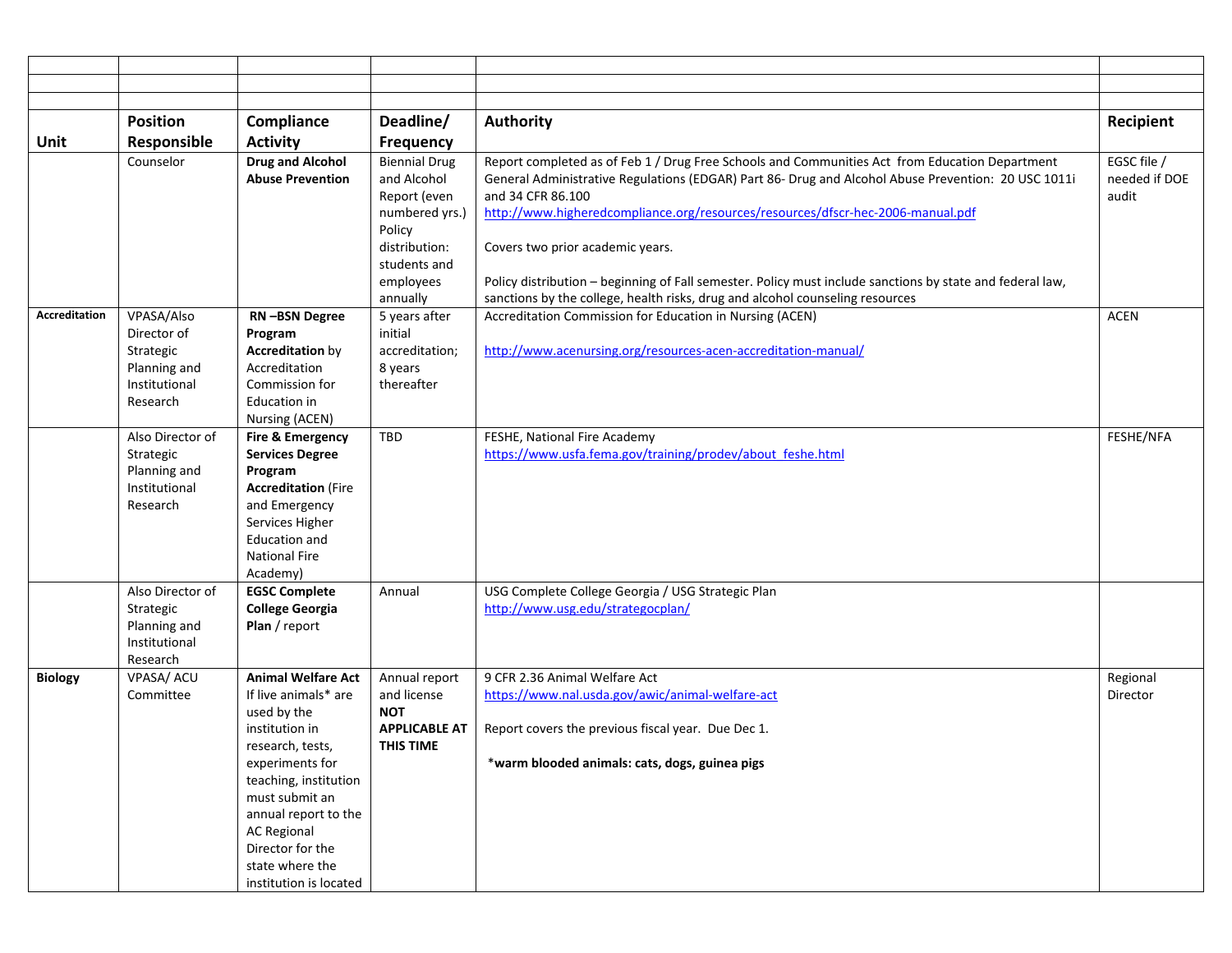| Unit | <b>Position</b><br>Responsible | Compliance<br><b>Activity</b>                                                                                                                                                                                                                                                                                                                                                                                                                                     | Deadline/<br>Frequency                                                                                                                                                                                                                                                                                                                                                         | Authority                                                                                                                                     | Recipient                                                                                                                                                                                                                                                                                                                                                                                     |
|------|--------------------------------|-------------------------------------------------------------------------------------------------------------------------------------------------------------------------------------------------------------------------------------------------------------------------------------------------------------------------------------------------------------------------------------------------------------------------------------------------------------------|--------------------------------------------------------------------------------------------------------------------------------------------------------------------------------------------------------------------------------------------------------------------------------------------------------------------------------------------------------------------------------|-----------------------------------------------------------------------------------------------------------------------------------------------|-----------------------------------------------------------------------------------------------------------------------------------------------------------------------------------------------------------------------------------------------------------------------------------------------------------------------------------------------------------------------------------------------|
|      | VPASA/ ACU<br>Committee        | IACUC/OLAW<br>(Office of<br><b>Laboratory Animal</b><br><b>Welfare)</b> Assurance<br>(report due every 5<br>years)                                                                                                                                                                                                                                                                                                                                                | Every 5 years<br>Not applicable<br>at this time                                                                                                                                                                                                                                                                                                                                | https://www.nal.usda.gov/awic/institutional-animal-care-and-use-committees                                                                    | -EGSC VPASA                                                                                                                                                                                                                                                                                                                                                                                   |
|      | VPASA/ ACU<br>Committee        | <b>IACUC-</b><br><b>Institutional Animal</b><br><b>Care and Use</b><br>Committee<br>reporting - annual<br>report due June 1st                                                                                                                                                                                                                                                                                                                                     | Jun 1/ Dec 1                                                                                                                                                                                                                                                                                                                                                                   | 9 CFR 2.31<br>https://www.nal.usda.gov/awic/institutional-animal-care-and-use-committees                                                      | EGSC VPASA /<br>President                                                                                                                                                                                                                                                                                                                                                                     |
|      | VPASA/VPIT                     | Copyright<br>Infringement<br><b>Policies and</b><br>Sanctions-<br>Disclosures (Peer-<br>to-Peer [P2P] File<br>Sharing):<br>In order to be<br>eligible to<br>participate in<br>student aid<br>programs<br>administered by<br>the U.S.<br>Department of<br>Education, the<br>college must<br>disclose its<br>policies and<br>sanctions for<br>Copyright<br>infringement.<br><b>Annual Disclosure</b><br>to enrolled and<br>prospective<br>students and<br>employees | Annually<br>• Disclosure<br>must:<br>Explicitly<br>inform<br>students and<br>employees<br>that<br>unauthorized<br>distribution<br>of<br>copyrighted<br>materials,<br>including<br>peer-to-peer<br>file sharing,<br>may subject<br>student and<br>employee to<br>civil and<br>criminal<br>penalties,<br>summarize<br>penalties,<br>and describe<br>disciplinary<br>actions that | Section 488 of the Higher Education Opportunity Act of 2008, Pub. L. 110-315, 122 Stat. 3083<br>(Aug. 14, 2008); 20 U.S.C. §<br>1092(a)(1)(P) | <b>HEOA</b><br>The<br>"Copyright<br>and P2P File<br>Sharing<br>Requirement<br>s (HEOA)"<br>information<br>is posted at<br>www.ega.edu<br>/offices/infor<br>mation tech<br>nology/copyri<br>ght and p2p<br>file sharing<br>requirement<br>s heoa If<br>also needed,<br>EGSC IT can<br>annually send<br>an email<br>message to<br>all EGSC<br>employees<br>and current<br>students<br>informing |